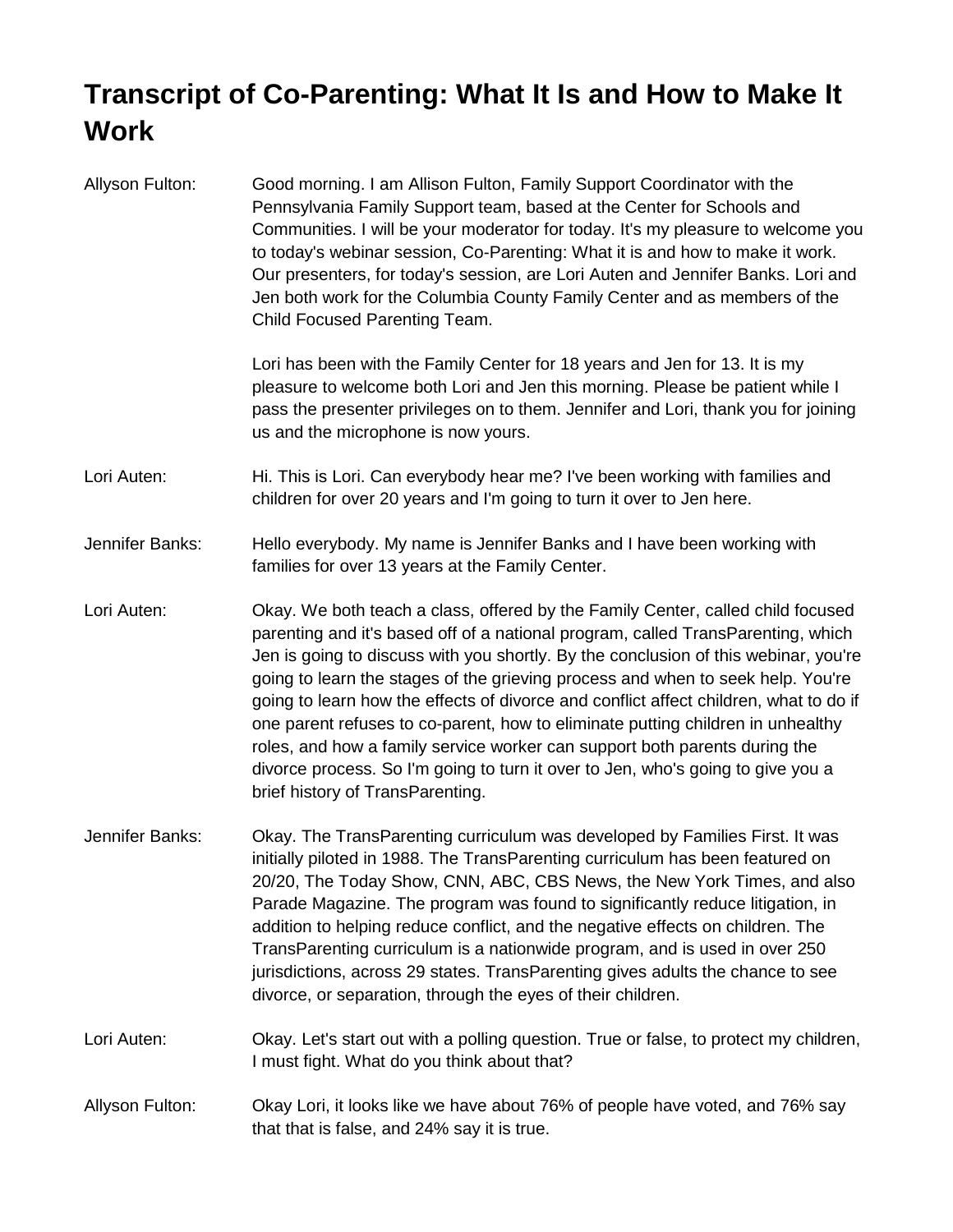Lori Auten: Okay. That's interesting. I'd like to hear about that, but actually the answer is false. The fight cannot protect the children, because the fight is precisely what's hurting the children. So success, in divorce and separation, is not about winning a fight, but ending it. What's the overall effects of separation, or divorce, on children? Well, here's the big picture. Most Americans value a family household of two parents, two children, a boy and a girl, and a dog, living in a cute Cape Cod in the suburbs. This lifestyle is pretty uncommon anymore and more than half of all children live in a divorced family household.

> Divorce is a family change that can be highly traumatic for children. However, most can adjust well and the adjustment process can take relatively about two years. If marriage ends when there's no children present, adults can pretty well separate into their individual lives fairly easily. But when you have a child involved, and the family is separated, children go through an enormous amount of emotions. One of them is being abandoned by at least one parent. One reason this is so difficult for children is that they don't have enough life experiences to make sense of their world, or why their parents aren't together anymore.

To the younger child, it's really easy for them to think, "Well, oh one parent left, when's the other going to leave? Who's going to take care of me?" So all these thoughts are going through their head, and sadly a lot of children are afraid to ask what happened. So maybe their fears are true, and they will be abandoned, and if you, and parents, if you don't explain what separation means, your child is going to be at risk for remaining in a state of chronic anxiety. Some younger children, they don't have the tools to express their feelings, which can lead to other problems.

So it'd be really nice if kids could just come out and say something like, "Can you please tell me what's going on? Why did Mommy leave?" Or, "Why did Daddy leave?" Your child needs you to take the time to insure them that the divorce is not their fault. Give them a simple explanation and tell them more when they ask questions. Just make sure you're telling them what happened, without putting down the other parent, even if the other parent was at fault.

Jennifer Banks: Okay. I'm going to briefly talk about how the parents can explain separation, or divorce, to their children. The first key point is even though a marriage has ended, you will still continue to be a family. Children really need to know that they are still going to be a part of a family, because by being part of a family, the children will be provided with socialization, and love, and support, as well as a sense of belonging. We all know that being part of a family helps us to establish our identity and your children need to know that they will have that as well.

> The second point would be that it was a mutual decision and you did not cause it. Children need to hear what we will call key messages, to help them cope with this decision, and help them to adjust to the new things that are going to be happening in their lives. Some examples of key messages to tell your children would be, "You will continue to be cared for and this decision did not occur on a whim." Let them know that even though the marriage will not continue, that their family will continue. Encourage friendships and allow the children to talk about it.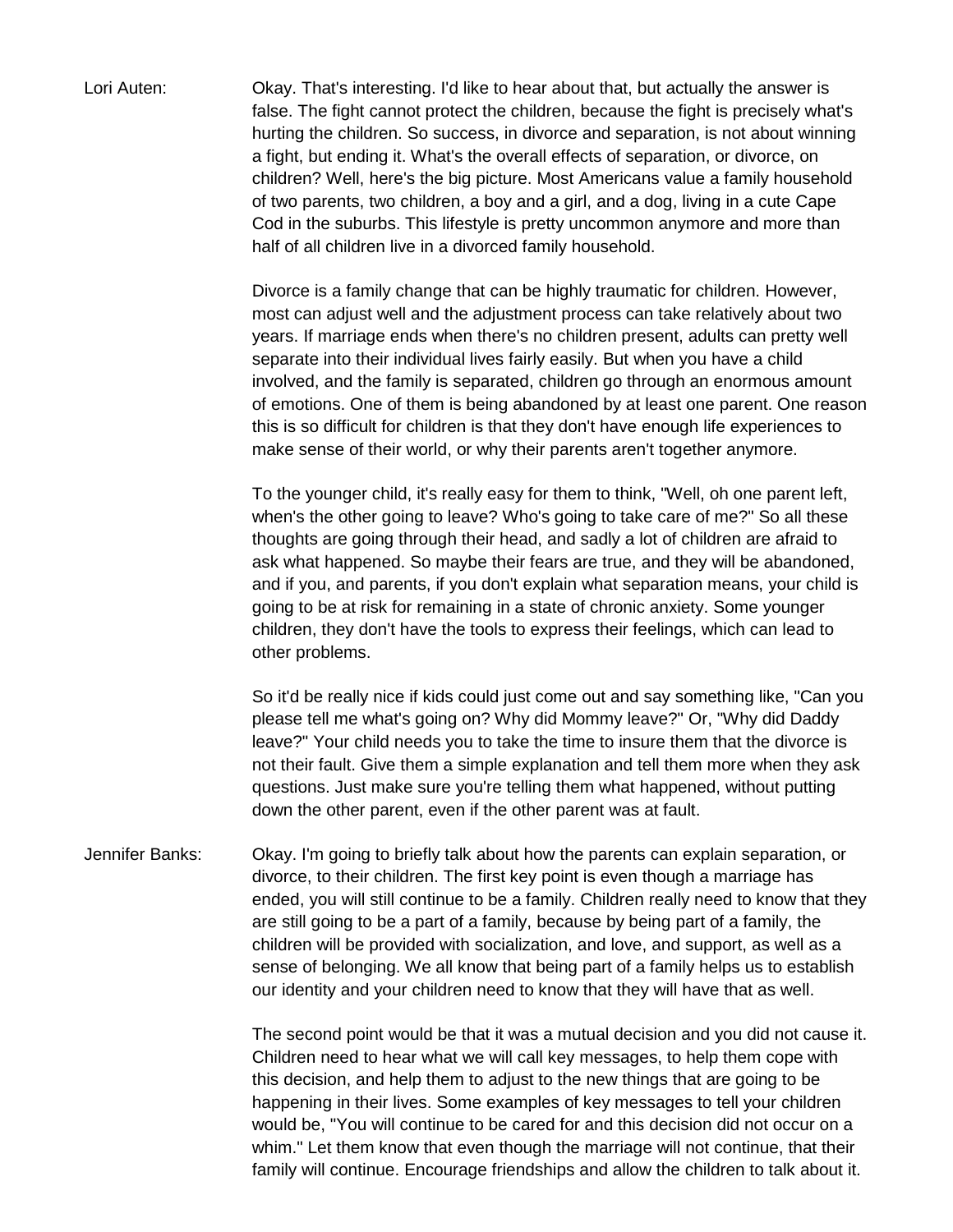As Lori had mentioned, a lot of homes, now are divorce homes, or separated homes, so encourage your children to find friends that have the same situations that they're going through. Same thing as the parents, they need to have friendships that are going to allow them to talk about the separation and the divorce. Finally, communicate. Parents may need to understand that it may take children time to talk about the divorce or the separation. Their whole world has been turned upside down, so they may not be ready to communicate about that immediately.

When the children do come to you about questions, about divorce and separations, answer their questions to the best of your ability. If you're not sure how to answer them, seek help to answer the question, so that you know you're giving them good, adequate answers. Co-parenting. I'm going to give you guys a little bit of information about what co-parenting consists of. The first thing is, coparenting is a partnership focused only on parenting issues. This type of parenting is going to put the children's needs and interests first, before those of the parents.

Co-parenting involves cooperation, communication, compromise, and consistency. These are the key things to keep in mind when forming a coparenting relationship. Develop a parenting plan. Try to refrain from using words, such as custody, and visits, because these sound very technical, and they're the kind of things that kids may not understand, or be able to adjust to. When you're establishing, what they are calling a parenting plan, make sure to discuss residential arrangements, where that child's going to spend the majority of their time, transfer of children from one parent to another, how this transfer is going to take place, child care, whether Mom has child care, while she's at work, or dad has childcare at work, it's a good thing to discuss that in a parenting plan.

You want to discuss how can communication between the adults will occur. Whether you choose to do that through text messages, emails, or actual phone conversation. Parenting schedules. Parents sometimes have things that come up in their lives that they may need the other parent to step in and watch the child that day. You want to talk about belongings, whether the child is still using a pacifier, whether they have a favorite blanket that will go from house to house. And maybe for the older children, their social life, keep that in key in a parenting plan. There's high school dances, time with friends, those are the kinds of things that are important to keep in your parenting plan.

The next thing would be, the grieving process may get in the way of successful co-parenting. Depending on the stage of grief that the parent is in, through this divorce or separation process, this is going to help to determine the success of a co-parenting relationship. We are now going to move into those stages of grief and Lori's going to give you a little bit more information about that.

Lori Auten: Okay. When we, as humans, lose something, we go through our natural process of grieving. This is, like I said, natural, and it's difficult, and it takes some time. Dr. Elisabeth Kübler-Ross identified the five stages of grief, that people go through this during this process. They are denial, anger, bargaining, depression, and then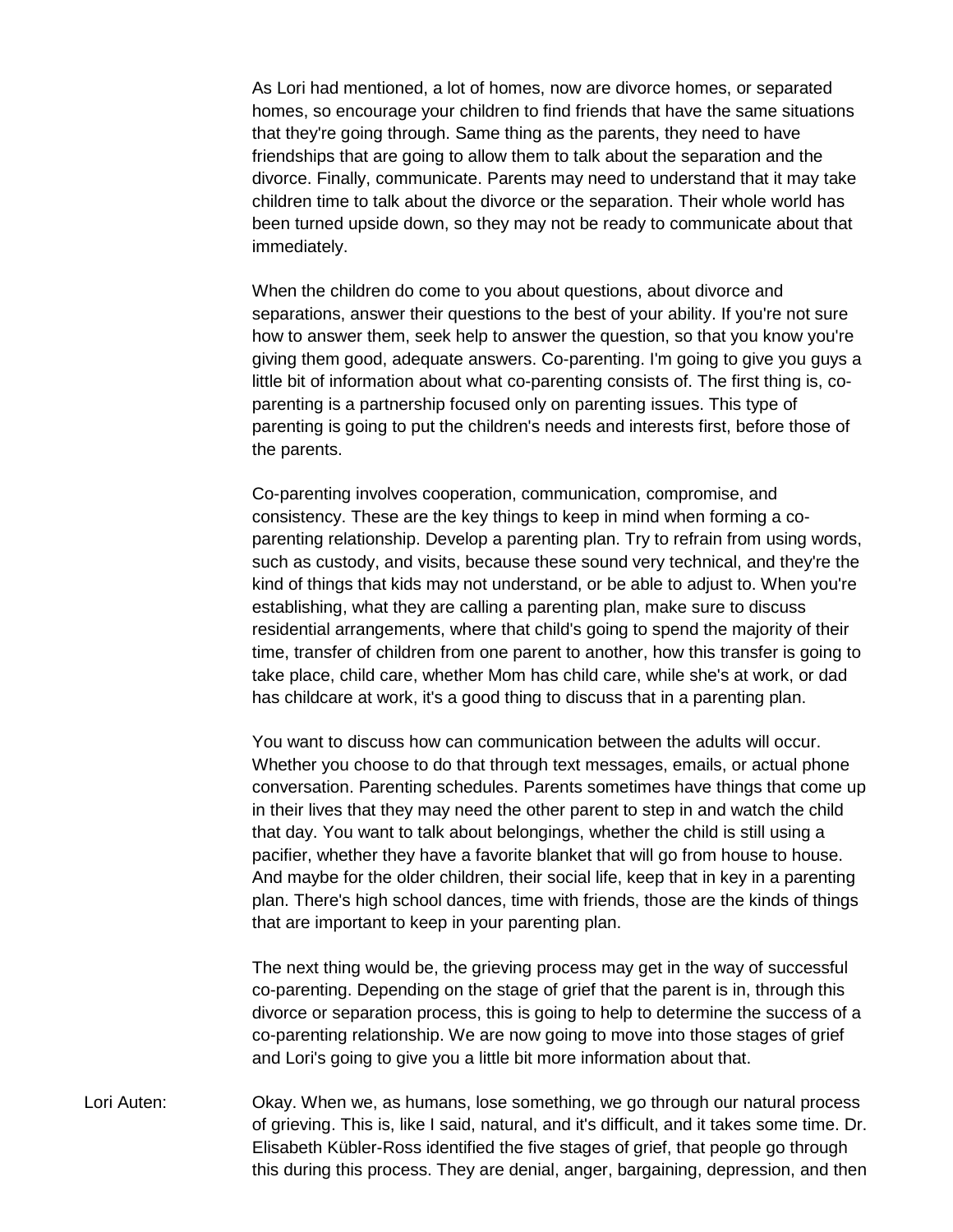finally, acceptance. The most important thing to realize is to learn to identify feelings in each stage and find healthy ways to cope with feelings. There's no time line, or specific order for these stages, and you may end up with an experience that may trigger you to return to a previous stage of grief. But by becoming familiar with these stages, and how to identify your own feelings, you'll be able to help your children identify their feelings, and how to safely express them. Children can feel all of the emotions that adults feel.

The first stage is denial. This is a stage of disbelief, or kind of like a bump in the road, and you think you might get back together. With kids, if they don't believe something is happening, then maybe it's not really happening at all. Kids will often make excuses as to why the parent isn't home. They may say like dad got another job, he's working far away, or my parents had this fight before, they'll get back together. Denial serves as a protection to defend ourselves against intolerable pain, until it can be tolerable. For children, denial is a way of controlling a situation in which they have no control over.

The next stage is anger. Children get angry at having to experience pain and that their parents can't find another solution. They're angry that they think they caused the divorce. They're angry because of the situation, they may have to move. Children express anger by fighting with siblings, or you might see some self-destructive behavior.

Bargaining, this is a last-ditch effort to keep parents from divorcing. In this stage kids promise to be a better kid. You'll find that they're keeping their rooms clean, they'll offer to help out around the house, and you might think these kids are really handling this situation well. But actually, the kids that are bargaining, they sometimes think that the divorce is their fault, and if they do something different, then things will go back to the way they were.

The next stage is depression. When children realize that divorce is really going to happen, they're going to become sad. Being sad is okay. They're going to exhibit these normal signs of depression. They may withdraw, they want to be alone, you may notice differences in sleeping habits, maybe eating habits, they won't want to do their favorite activities anymore, and you may also see a drop in grades, or difficulty concentrating.

The last stage is acceptance. Eventually, children are going to reach this stage. It may take a year, it may take two years, but they will have a new focus on the future, and they won't dwell so much on the past. Any problems that come up in life, they're going to start realizing that it's, hey, this is a part of life, this isn't happening because of the divorce. So just know that the feelings associated with these feelings stages are normal and to be expected.

But how do I know if my child is stuck? Observe your child for changes in their normal behavior. Look for changes that are consistent, constant, dramatically different from their usual behavior, and leave you feeling like, man, I can't cope with this, what's going on. These are called behavioral extremes and they can help serve as a guideline to determine if your child needs professional help or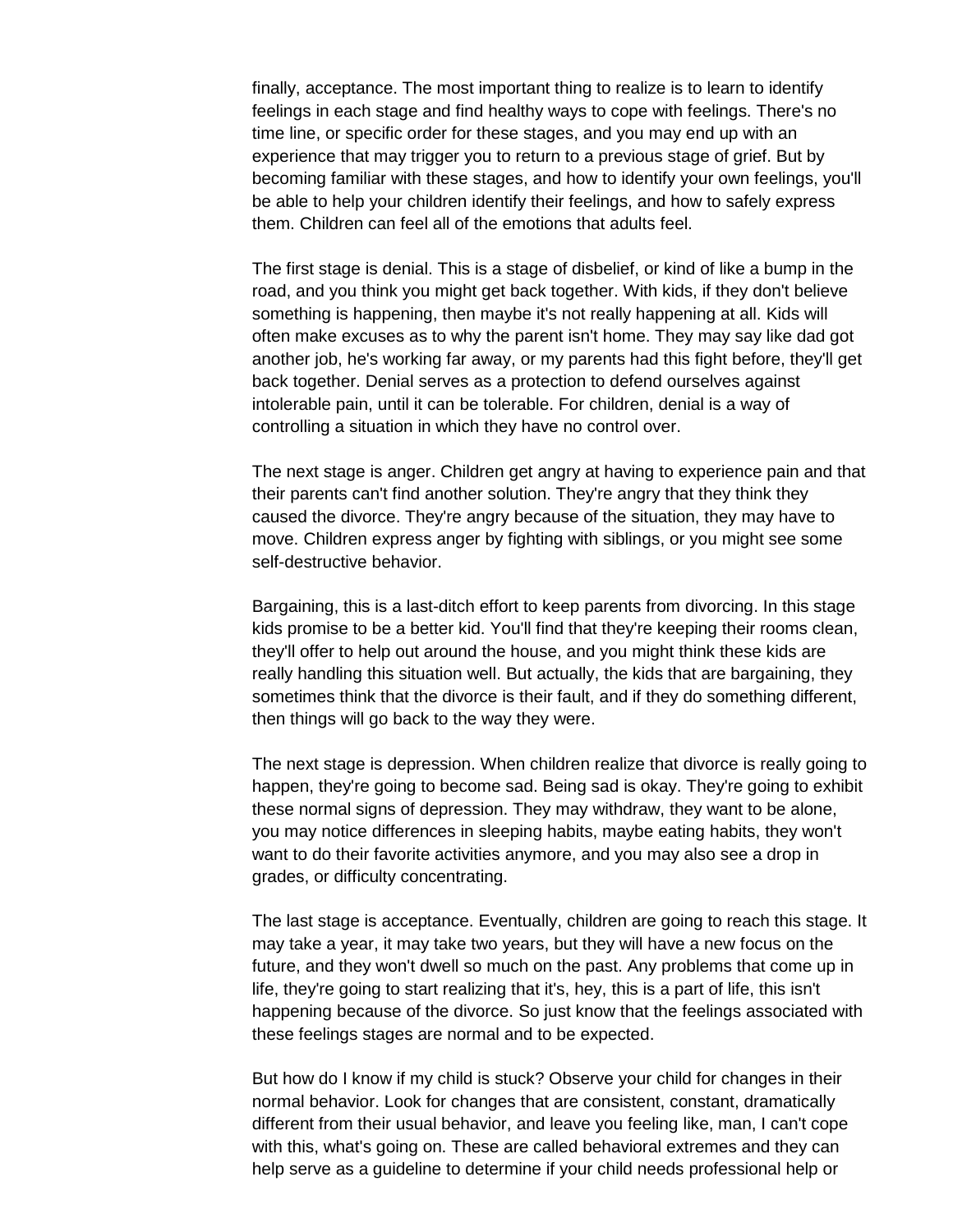not. An absence of sadness, may signal that a child is stuck in denial, and they're spending a lot of energy repressing feelings, while the other end of the spectrum is a long-lasting depression. This is a depression that's extended for a long period of time, and it's an indication of self-destructive behavior, or thoughts of suicide, would really demand that the parents seek help of a professional who's trained in diagnosing children with emotional difficulties.

You have a child that's continuously acting out. This is another behavioral extreme. Not having the ability to respond to limits, or redirection, might be exhibited by a child whose stuck in feelings of anger. It's extremely important that children learn to move through angry feelings and learn healthy ways to cope with anger. If they have poor coping skills in childhood, they're often going to be moved over, and carried into adulthood.

Being overly responsible is another extreme. This is overlooked by adults, because these children seem to be really handling all the changes with such maturity. Children who are overly responsible could be assuming the responsibility for the divorce, despite messages to the contrary. Explaining divorce to children, is a lifelong process, because of the child's inability to understand these changes, and children need to be reassured that they are not to blame, and the divorce is not their fault, and they are not responsible, and the divorce is permanent.

It's hard for them to accept change, so be sure to look for any specific behavior changes that indicate a need for your child to get help. Any unexplained mood changes, talking of wanting to end their pain, or engaging in risky behavior. Any isolation, wanting to be by themselves all the time, or even aggression towards their friends. Are there any questions about the stages of grief? Okay. Moving right along.

One of the biggest changes for children is the process of spending individual time with each parent, so structuring these times would be most successful if parents consider the developmental stage of their children. Child development experts recommend that parenting plans be revisited, and revised, probably every two to three years, as the developmental needs of the children change. A parenting plan will provide structure. It may take a while for this plan to work for everyone, so don't expect miracles right away.

Remember that your child is a child first and a child in a divorced family second. Normal growth and development is stronger than family lifestyle. This means that normal stages are stronger than the influence of the family situation. Two year olds move all over the place, dangerously. Four year olds tell stories. Seven year olds have trouble with competition. Teenagers talk on the phone. Just know that these are normal behaviors and they're unaffected by the divorce. Because a lot of parents will blame the divorce on the other parent, especially when they're acting up. When actually, their behavior's quite normal.

What you see here is a chart of possible reactions of children at each stage of development. The child may, or may not, exhibit these behaviors at each stage,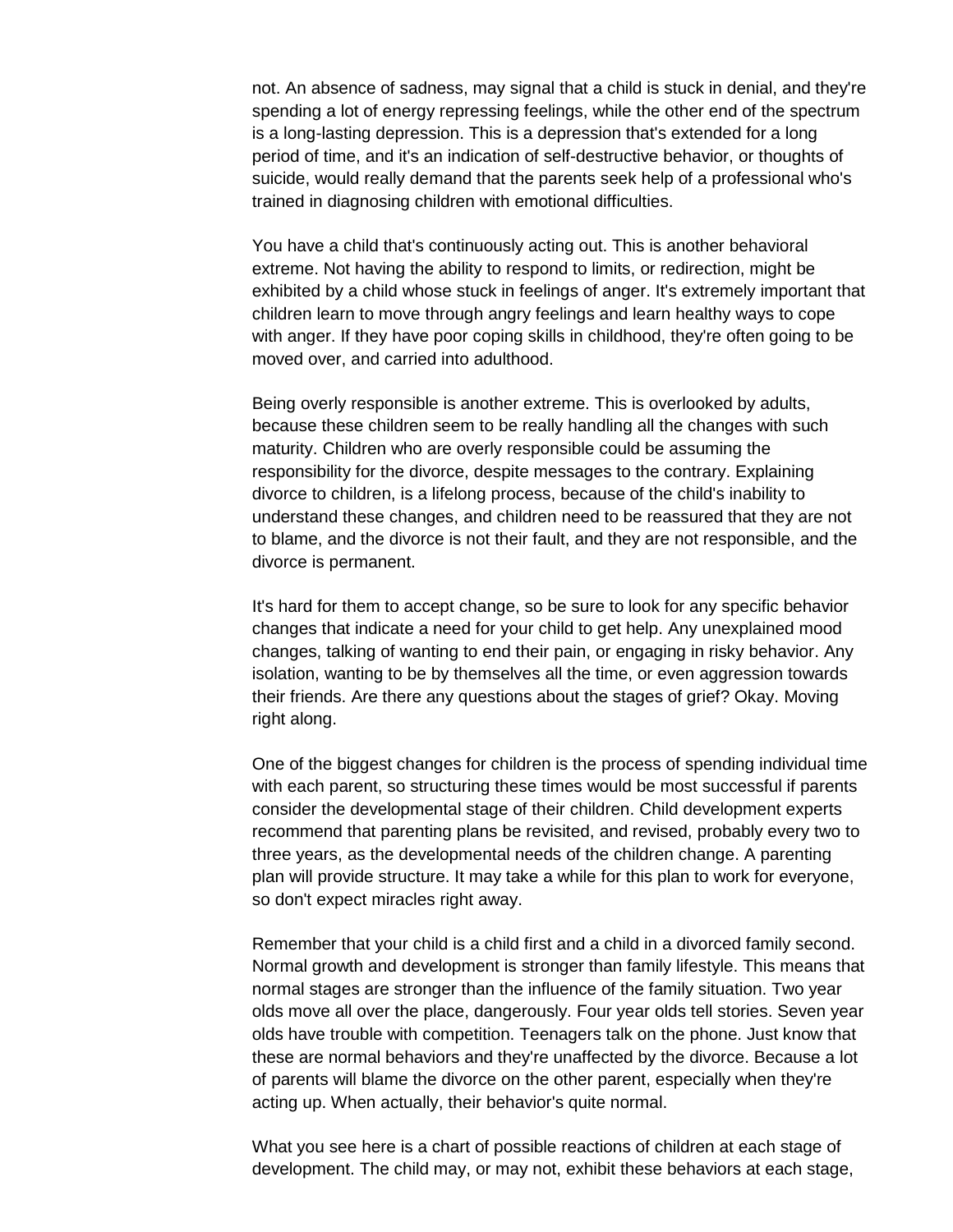but it's kind of comforting to know that these behaviors are normal, and can be managed, and these behaviors occur in children whose parents are not divorced. They're normal behaviors for children at that age or normal responses for divorce. Jen's going to fill you in on what a parenting plan must also consider.

Jennifer Banks: Okay. So both Lori and I did talk a little bit about parenting plans, but I'm going to get into a little bit more in depth of what this could consist of. Something to think of is, it is the job of both parents to raise to their children to become a productive member of society. As I kind of mentioned a little bit earlier, children want both parents in their life, and they will experience and easier adjustment to the divorce, or the separation, when they do have a relationship with both of their parents. Understand that you do not have to like each other to accomplish raising a successful child.

> The best example I could use in this kind of situation is, think of a coworker that you don't really have the best relationship with. It may not even be that you don't have the best relationship, but it's somebody you may not know really well, that you don't work with, so you're not really comfortable doing anything with that coworker. Now, your boss has told you that you have to work on a project with that person. Even though this person is the last person you would want to put time and energy into, you have a job to do. You have an assignment and it's something that you need to do, to get completed with this person. It is your responsibility to make sure that this project is done to the best of your ability, because after all, it's your job.

A lot of times, co-parenting can feel like this at times. The common goal is that the parents are working towards raising a well rounded child. Let go of all resentment and allow your child to love you both. You kind of have to put that aside, those feelings that you have for that person, because things have changed in your relationship, so it's best to let go of all that resentment and make sure that your child can love both of you equally.

Guidelines for communication. Establish times for talking business with that other parent. Agree on what you will talk about and how you will present those kinds of things to your child. For example, you could tell that other person, "We will talk when the children are in school or in bed. We will not talk about the situation while they are in front of us." Also, discuss how you will communicate with that person.

Some options of that, as I mentioned earlier, could include texting, or emailing, or even just having a phone conversation with that person. Custody transfers between the two parents should be brief. It is implied that transfers should take no longer than four minutes. Think of four minutes. They really don't allow a lot of wiggle room to get into any kind of discussion with that person, so this time is short because it doesn't allow that time to argue or have any discussion that you may not want the children to hear in front of them.

Share a calendar and a notebook. A record of arrangements can avoid any kind of possible confusion that you may have at a later date. The notebook could be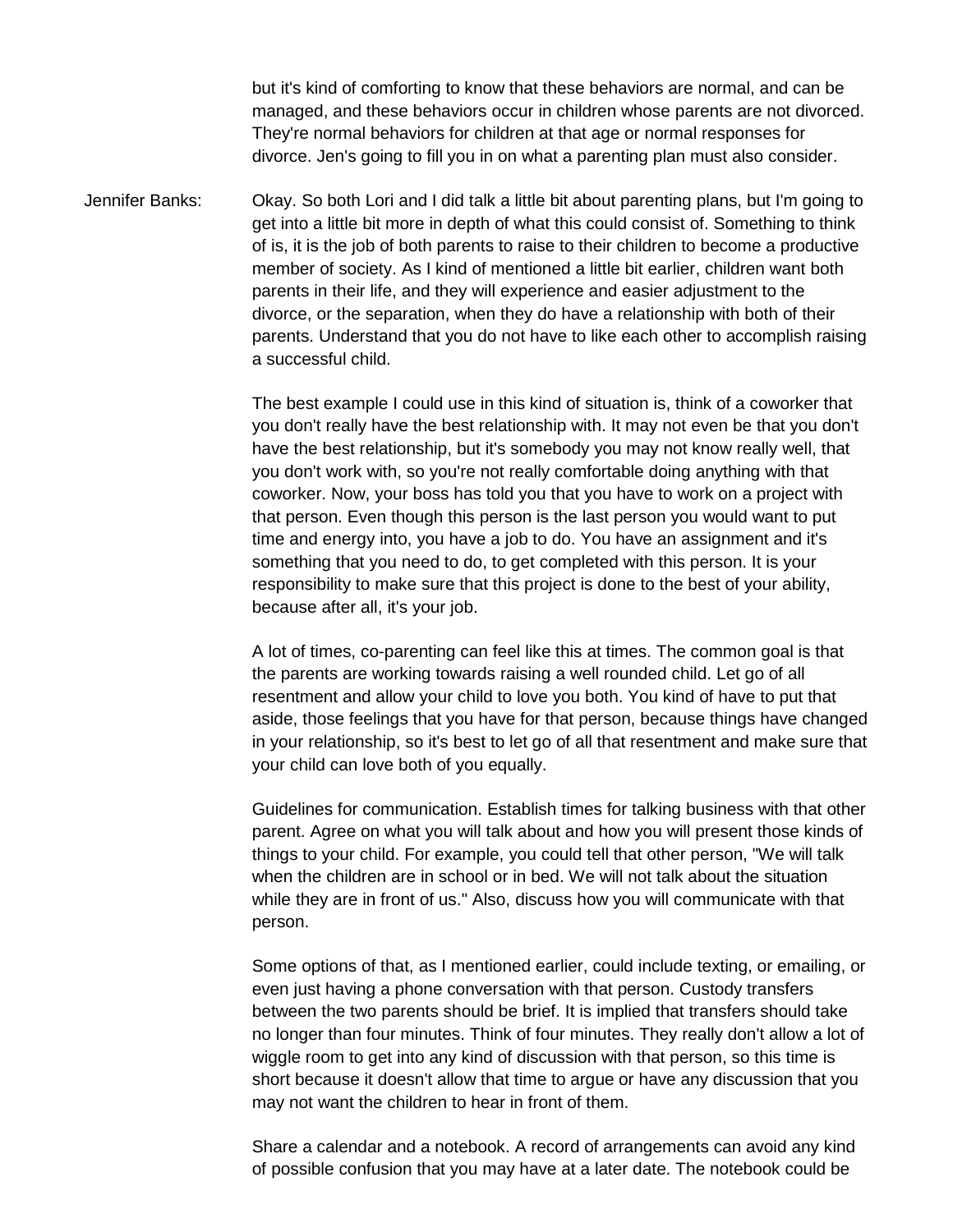sent with the child to exchange from parent to parent. There are pros and cons of sharing a calendar and a notebook. A pro of this would be that this communication style is that the other parent will have a documentation about the other parents time with the child as well as any important information that the other parent may need to know, based on what occurred during that visit. A lot of times, with younger children, they may be going through potty training and it may be something to jot down in a notebook that the child maybe did not do well that weekend or the child did great. It's good to put that kind of information in your notebook, so you don't forget.

A con of this style is that the notebook may get lost, it could get changed, it could get destroyed, the child could actually read it, because that exchange is going to be made through the child. It may not be affective in dealing with any kind of time sensitive issues that the parents may have. Children should be permitted to have access to both parents. Whether it be a phone call, a letter, email, text messages, whatever. It's important that the children be permitted to talk to each parent.

Okay, so I have a question for everyone. My question would be, I would like to co-parent but my ex is a jerk. What I'm looking for here is do you any of you guys have any suggestions as to how we could make this relationship work?

- Allyson Fulton: All right. You can go ahead and type your answers into the question box and we'll read a few off as they come in. Okay. While we're waiting for a few of these to come in, Jen, I actually have a question for you. You said about the child having access to both parents. I'm assuming if that is able to happen? In case there's like a, you know, if there would be like a protection from abuse order, or something like that. There might be situations where co-parent is not possible. Is that something that you have seen in the past? That co-parenting just isn't possible because of something like that?
- Jennifer Banks: Yes. We've heard that situation actually quite a few times. Later on in the presentation, I'm gonna talk about something called parallel parenting. That might actually be a better option than the co-parenting. We've heard, sometimes too, if there is like a PFA, or anything like that, that you could get a trusting friend to do the exchange. I'm gonna let Lori actually talk a little bit about this.
- Lori Auten: Some ideas for co-parenting when there is a PFA involved, or any type of domestic violence, document everything. Have a written record, that you may take to court, even if it's violent, or non-violent interactions. This is where boundaries really come in. You'd have to set real realistic boundaries on how communication will occur.

So if there was a protection from abuse, obviously, a lot of communication won't be face-to-face. This is where email or text messaging may come in handy. If you do need do an exchange face-to-face, prioritize safety. Make sure that it's in a public location, so that your safety isn't compromised.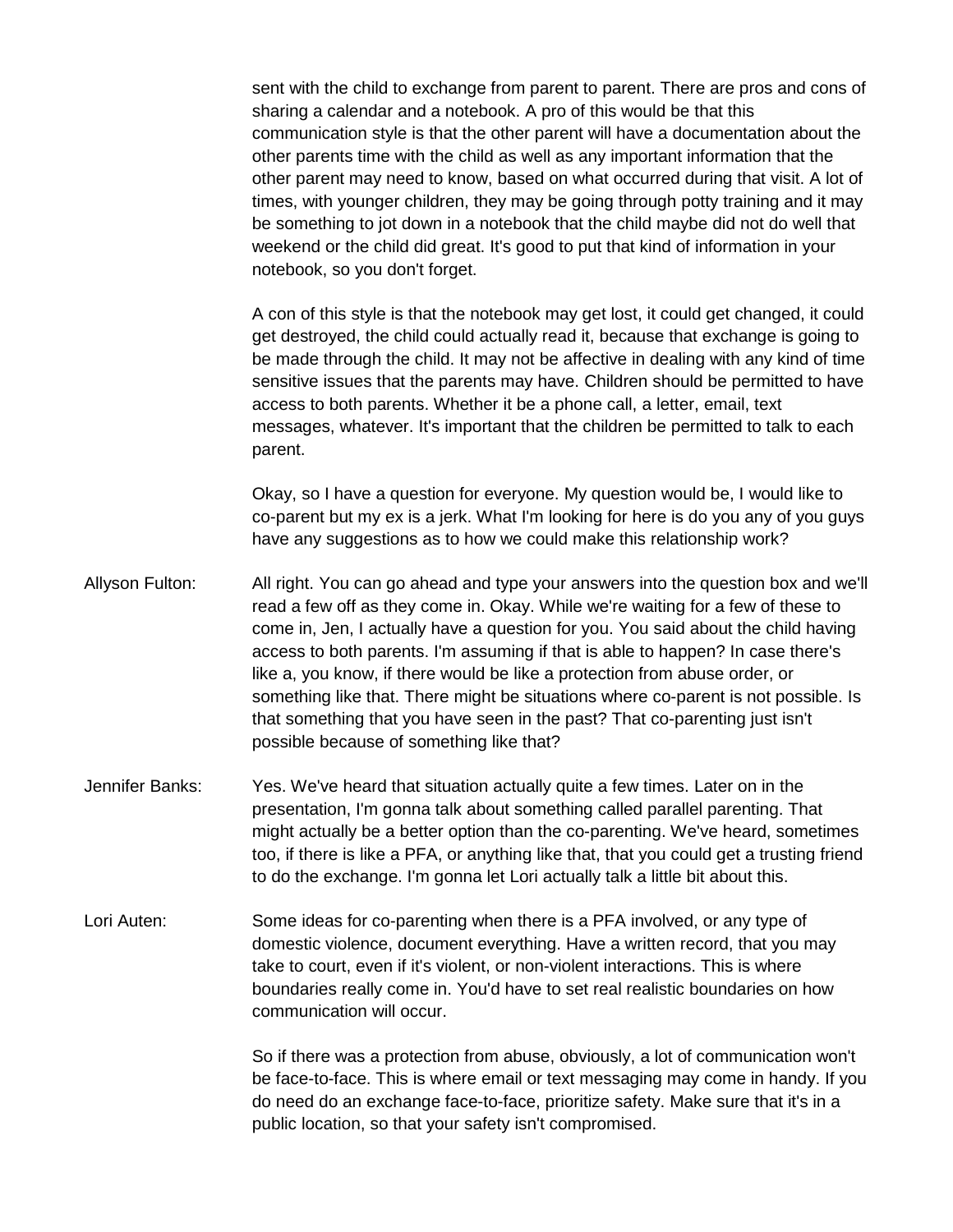Jennifer Banks: I know there are even some cases, as we discuss in our TransParenting class, that may be unsafe for your child to go to that other parent. Those do include those domestic situations, whether it's verbal, physical, or sexual abuse. Those are the kinds of thing that if that's happening, you want to talk to a lawyer, so that way a judge could maybe put a plan in place.

Allyson Fulton: Okay. Well, we do have ... Thank you for answering that question. We do have lots of responses that have come in. A couple folks have suggested some apps. Cozy for a calendar app. Wizard app. Then, also a third party might help too, in this situation. Come to a mutual agreement that there will be no name calling, which might be important there. Put your feelings aside about your ex and focus on the well being of your children. Which, of course, might be easier said than done at times. But ...

> Minimal communication. Only communicate about the child. Brief, to the point, with no emotion, when communicating. Leave the notebook at school for pick up and drop off. You'll be dealing with it, discussing only things about your children, so several people have said that. Always stay calm, never explode. Continue to discuss the importance of how this is best and for the best interest of the child. Stop blaming and make a plan.

Have a neutral party to mediate, so a lot of this third party. Put your personal opinions aside. Explain the child's need for the other parent. Act like adults, which, you know, again ... Allow a grandparent to do the transfer. Limit communication to only necessary communication. Each parent needs counseling to resolve feelings towards each other, that's a good point there. In a place where that they can co-parent, so they might need to do some personal work, perhaps prior. The ex might think that you're a jerk also. Good point.

Communication is key. You can still co-parent with a jerk. The child loves that jerk. The jerk parent might still be in the anger phase. You know what, that's a really good point, we're kind of giggling a little bit here, but that's absolutely right. I think you all are touching on some of those feelings that are harder to set aside than we might think sometimes. Here, this is a question, what do you do if the other parent is an alcoholic? So we'll hold on to that question and maybe you guys can check that in just a second.

Let me just give you a couple more here, we're almost to the end. They may need a co-parenting class or therapy session. Again, that's sort of working on ourselves first. Try to sit down and make some sort of agreement. If that doesn't work, maybe a third party could be involved. Do not speak poorly of the ex jerk in front of the kids. Try to keep the focus on children and remind parent of the relationship with the child.

For families, on here, someone speaking exactly to that PFA. For families with PFAs, we complete the same kind of parenting program in the home of each parent separately, and then we encourage all parties to be able to use the Wizard app. Parents, attorney's, et cetera, are using that Wizard app.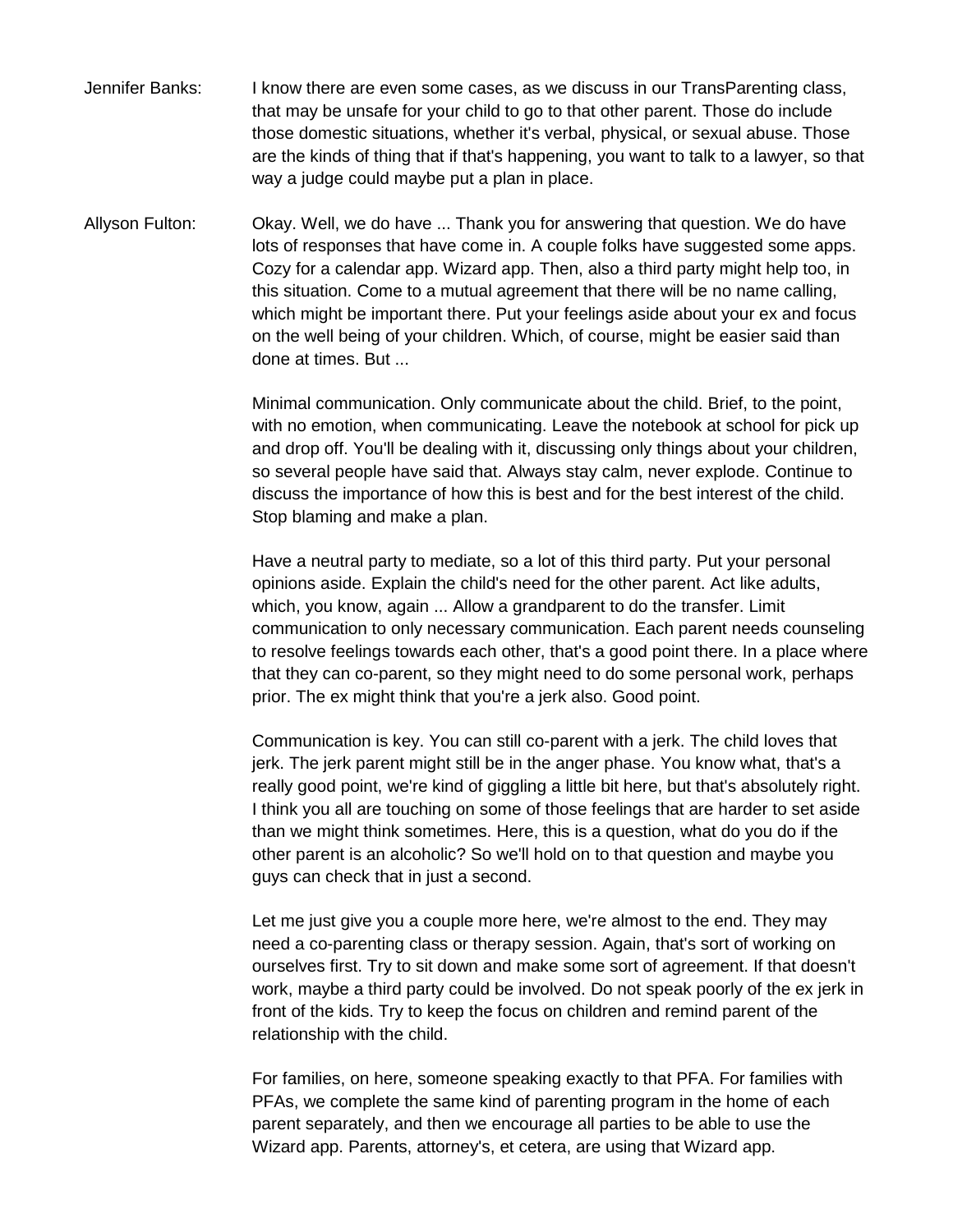Jennifer Banks: Wow. Those were awesome responses. I can tell you, in teaching the coparenting class with Lori, that is probably the biggest question we get. Parents are saying we are here, taking the class, to learn how to co-parent, but the other parent isn't here. So how am I supposed to do this, if they are not learning it. A lot of times, we'll tell the parents that we are giving them the tools and all we can do is wish that they continue on that path, with those tools that we have given them, so that they can have a successful co-parenting relationship.

> I can honestly tell you at this point in time, I had a parent ask me recently, "We are trying to co-parent, but he is not listening to anything I say, and he's the one who's being belligerent, and it's not working." So she asked me, "What can I do?" I had suggested to her about taking the TransParenting class. When I went to see her again, she had told me he absolutely refuses to do it. I encouraged her to take it anyways, so that way she could have the tools, and focus on the children, and just do what she can do, even though he won't.

> I thank you guys for those suggestions, because that is a very prominent question that we get. Just moving on, what happens when my ex won't co-parent with me? Some parents truly are so self involved in their own hurt and anger that they are unable to see past their own needs, even for the sake of their own child. It's a very tumultuous time for everybody. I mean, you were once in an emotional, intimate relationship with this person, so some people may get caught up in those different stages of grief, and it's hard for them to move on past being selfinvolved.

If a resolution cannot be worked out, children will still be fine with one stable parent. Children need one parent to guide them through life. So even though we are pushing a child being involved with both of their parents, if that cannot be worked out, or happen, your children will still be fine with one stable parent. This gives you the opportunity of teaching your child how to effectively work with difficult people. Again, kind of going back to that being assigned to work with a co-worker that you may not work well with, you still need to do it. There's people out there that are difficult to work with at times and you can kind of use it as a teaching moment with your children, without kind of getting into too much with what's going on. But you're gonna be their role model and show them how to effectively work with difficult people.

The best thing for a parent to do is to observe their own behavior and keep their child from being involved in that unnecessary conflict. The other parent may throw triggers out to them, to try to get a reaction out of them. As the parent, who's given those tools to co-parent, the best thing for them to do is just observe their own behavior, their own responses to that person, so that way they don't get themselves, or their children, involved in that unnecessary conflict. Okay. I'm going to move on to Lori now, and she's going to give some suggestions for coparenting with an uncooperative ex.

Lori Auten: Okay. So you've read all the co-parenting books, you have a script for your next phone call with your ex, and you even have plan B, just in case he's being a jerk. Obviously it's better when both parents can cooperate, but sometimes it's just not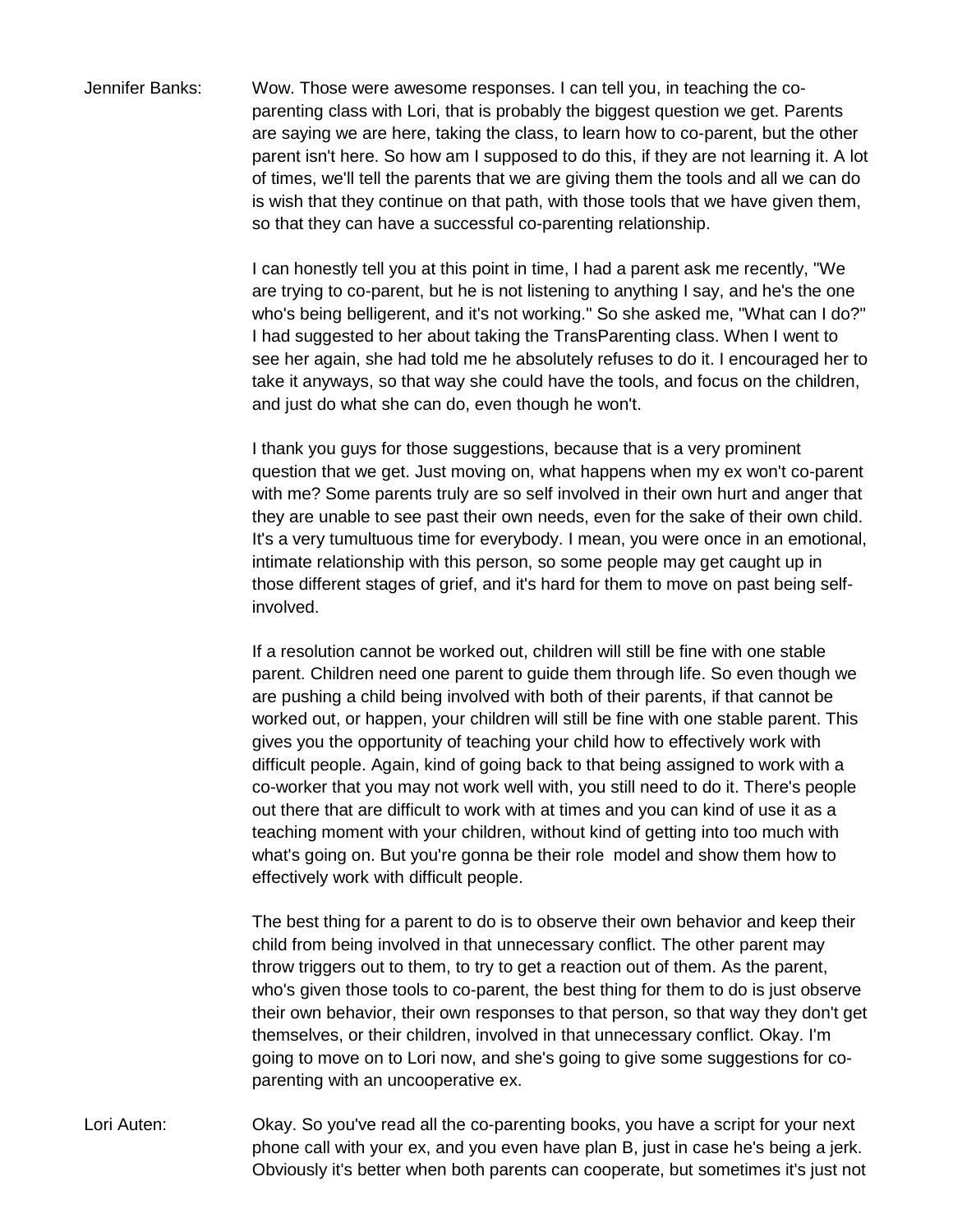possible, so it can be really difficult to put away your own hurt, and anger, in the little corner, and focus on the best interest of your child. But even if you're going to co-parent by yourself, there's so much more you can do to establish positive co-parenting patterns, that will increase the odds of getting cooperation down the road.

If your ex is being continuously difficult with you, this is confusing, and even hurtful to your children. But if you observe your own behavior, you're teaching your children how to protect themselves from getting caught in unnecessary conflict. So, what happens when my ex is just angry and there's no reasoning with him? Well, the key is to remain focused on what's going to reduce the conflict with the children. The first suggestion is negotiate. Pretend you're a hostage negotiator. Now, this sounds a little extreme, but think about it. Hopefully, your kids haven't really been taken hostage by your ex.

But remember, they're the ones who has to go to visits with the other parent, and stay for a weekends, and share time with, and they're the ones who's going to have to be the subject of whatever anger the parents are dishing out. So you have to make a choice here, do you really want to win arguments at any cost, or do you want to keep your children out of conflict? So if the other parent continuously brings me children home an hour late, just to upset you, you can take the high road, and thank them for bringing them home safely. If you start yelling and fighting, your kids are going to get scared, and they're going to get confused, and they're going to feel like this is their fault, so practice negotiation.

Establish the tone of the communication. You can speak calmly and respectfully. Be supportive. You can simply say something like, "I'm sure we can find a solution that will work for all of us." Reinforce the positive. Even though this is really difficult sometimes, just saying something like, "This would be great, if you would consider doing that, I would really appreciate you helping me out." Compromising is another suggestion. This will reduce conflict and hopefully lead to a greater chance of compromise in the future with the other parent.

Just listen to them. Actively listen, summarize what they're saying, just to make sure you understand it. Remember that the point is to diffuse the anger, which is then going to reduce the conflict. So even if your ex is trying to work you up, instead of being defensive, be agreeable. This is going to take away their power, and when they see that it's not working anymore, they're going to get tired of their own game. Remember, your child needs at least one stable parent in their lives, so be that parent, regardless of how your ex is acting.

This doesn't mean that you have to take any verbal abuse, or be a doormat, but what's damaging to your child, is seeing both parents behaving in hurtful ways. If both parents are out of control, who can your kids depend on to bring them safety and security? Your child's watching you and they're looking for a way for you to help them make sense of their world. If they see you going crazy every time your with the other parent, you're indicating that the world is really scary place for them.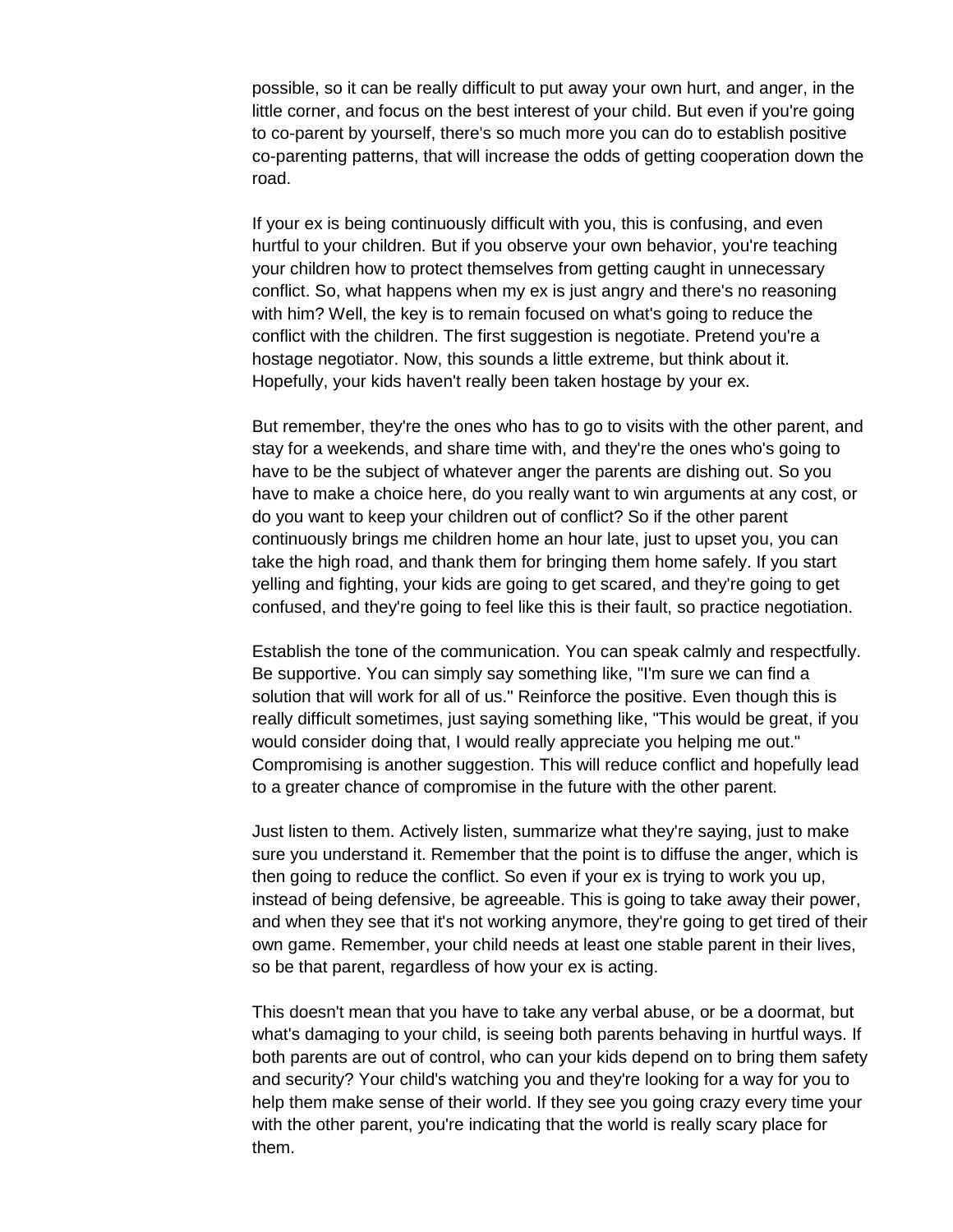Children need to know that someone's always going to take care of them. If your ex is starting a conversation, where it really becomes verbally abusive, tell them that you're happy to continue this conversation later, when they can be polite, and not a jerk. When you talk with the other parent, don't talk down to them. Treat them as if they're acting like an adult, even though they're not. If they're having a tantrum, turn around, and walk away. What are your children learning when they see two parents in a cat fight?

During the separation, or the divorce process, there comes a time when you really need to talk with somebody, and it's important that you have those people in your lives. Your children are not those people. Let your kids be kids, let children be children. They need to know that you could take care of yourself, so that you could take care of them. If you're leaning on them for support, your inhibiting their normal growth and development through this matter. Find a therapist, or a counselor, lean on a good friend, or even if you're a member of a church, reach out to members of the congregation.

Most importantly, don't sweat the small stuff. It's really easy to get caught up in all the details of parenting, and making sure you're doing all the correct things when raising your child, but when your kids grow up, are they really going to remember that you made them eat broccoli for dinner, or you made them go to bed at 7 o'clock. Or what if they're visiting their dad for the weekend and you forgot to give them your vitamins, or they send them home with their hair unbrushed? Think of your children as adults and try to imagine them telling you what they remember most about growing up.

Are they gonna say, like, "Wow Mom and Dad, thanks for spending so much time fighting with each other. It was really fun watching my college fund go straight to your lawyers kids." Or are they going to say something like, "You know Mom and Dad, you really did a good job of keeping me out of conflict. That must have been really difficult and I appreciate that." Remember that your relationship with your children, as adults, is going to be established right now. If your children see you as blaming, angry, mean, nasty, jerky person, it's not going to magically change when they hit 18, or when they get married, or where they have kids. So keep your eyes on the prize. It's gonna pay off a lot later.

Another suggestion, just vent. Suppose your ex is bribing your kids, or encouraging him to like him better, or he's buying them a bike, when you're totally against it, it's obviously going to infuriate you, but venting with a friend, or a counselor, is a good tool, and it's also really necessary. Just remember to do this away from your kids and try to let go of the resentment as much as possible. Sometimes it's good to find a few friends to vent to, so you're not dumping all on one same person.

Another suggestion to help you cope, really do assume that they have the kids best interest in mind, and unless there's actual abuse happening, they probably really do love their kids, at least to the best that they can. None of us love perfectly and it's important that you respect the other parents love for them. If you send the message that the other parent doesn't love the kids, or they don't love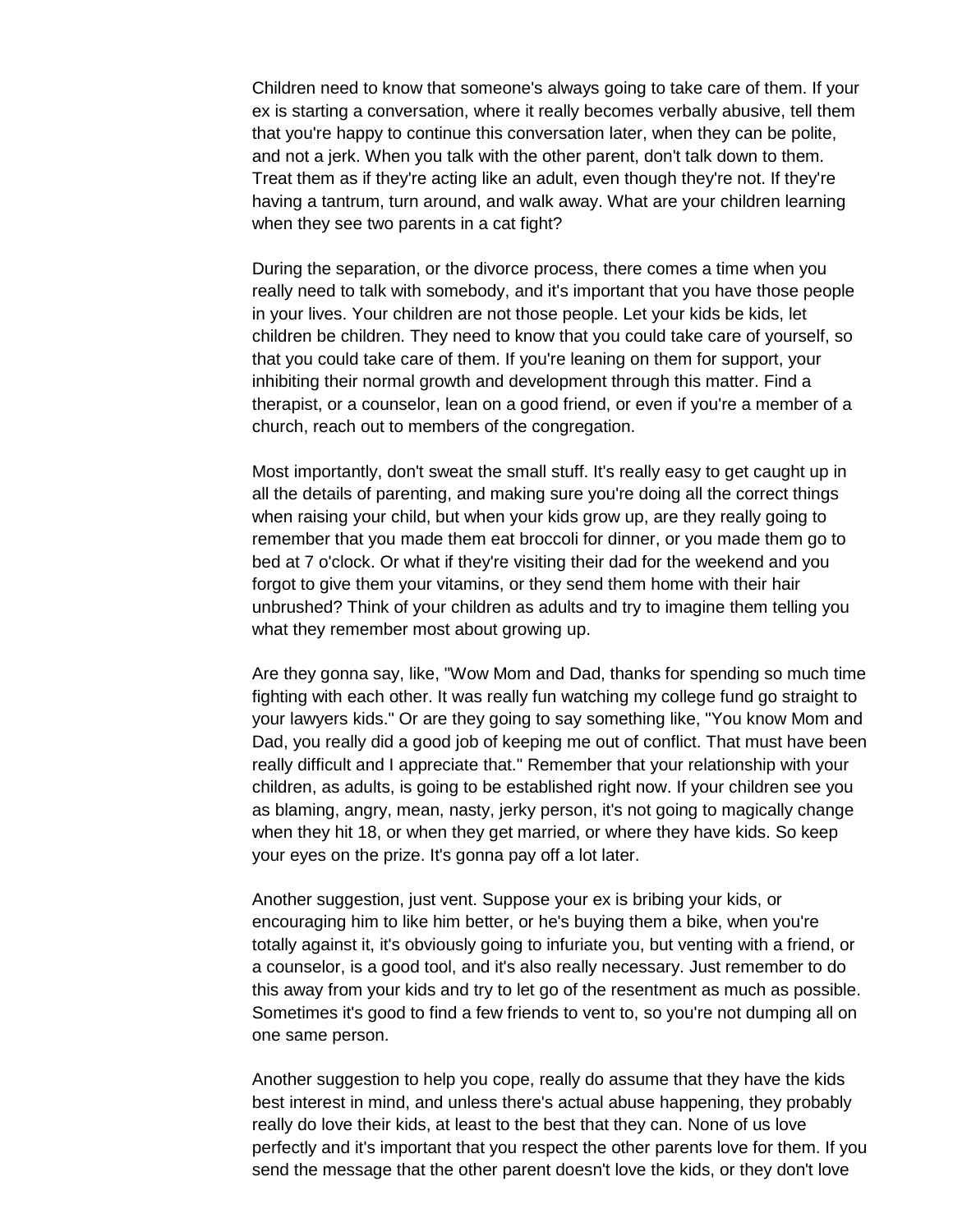them as much, you're really hurting your children. If the other parent disappoints your kids, by forgetting to show up at their ballet recital, or graduation, try to help your children see that this is not a problem with their parents love for them, because you're sending the message that they're not worthy of being loved in the first place.

How can you handle this? Remind your child that you love them, and so does the other parent, and people aren't always perfect, and they make mistakes, but that doesn't mean that they're not wonderful, and deserving. Take your child out, and do something fun, to get their mind off of things. Let the other parent have a different time to visit.

Lastly, there's times when the other parent has a lifestyle, or behavior, such was a question that was asked, with being an alcoholic. If they're so damaging that you need to take action, take action. Don't stick your head in the sand and pretend it's not happening. If you find out that your ex is leaving your five year old home alone, or there are indicators of abuse, this is when you really need to contact authorities, and protect your children. This may be getting Child Protective Services involved, or even the police, because it's your job to protect your kids.

If co-parenting isn't going to work, you can consider parallel parenting, which Jen is going to talk about.

Jennifer Banks: Okay. I had mentioned the concept of parallel parenting a little bit earlier. Just kind of a little definition as to what parallel parenting is. It's a parenting arrangement, where divorced parents are able to co-parent, by disengaging from each other, and having limited contact directly with each other in situations where they have demonstrated that they cannot communicate in a respectful fashion. The first thing there is that, if there is a lot of hostility, parallel parenting can actually be a stepping stone, a starting point towards establishing a successful co-parenting relationship. The hopes of parallel parenting is that by starting out this kind of parenting relationship, this is going to allow that dust to settle, right after a divorce, or separation.

> Because that's what you mentioned, it's a very tumultuous time for everyone involved in the family. In parallel parenting, parents are going to work separately to meet the best interest of the child. The communication in a parallel parenting relationship is where the communication is mostly written. It's written in the form, as mentioned earlier, in like a notebook, a calendar, or an email. When you do that communication, in a written kind of way, you want to keep in mind week-toweek parenting schedules, holiday schedules, because those can be pretty tedious. You want to keep in my school breaks, vacations, and any other kind of events that are to be included in your parenting plan.

We have a list of websites, here at the end of our webinar, that we're going to talk about. But one, about parallel parenting, that I want to point out, and I think somebody had actually mentioned it, is www.ourfamilywizard.com. What this website does is it offers parenting tools that will help establish a parenting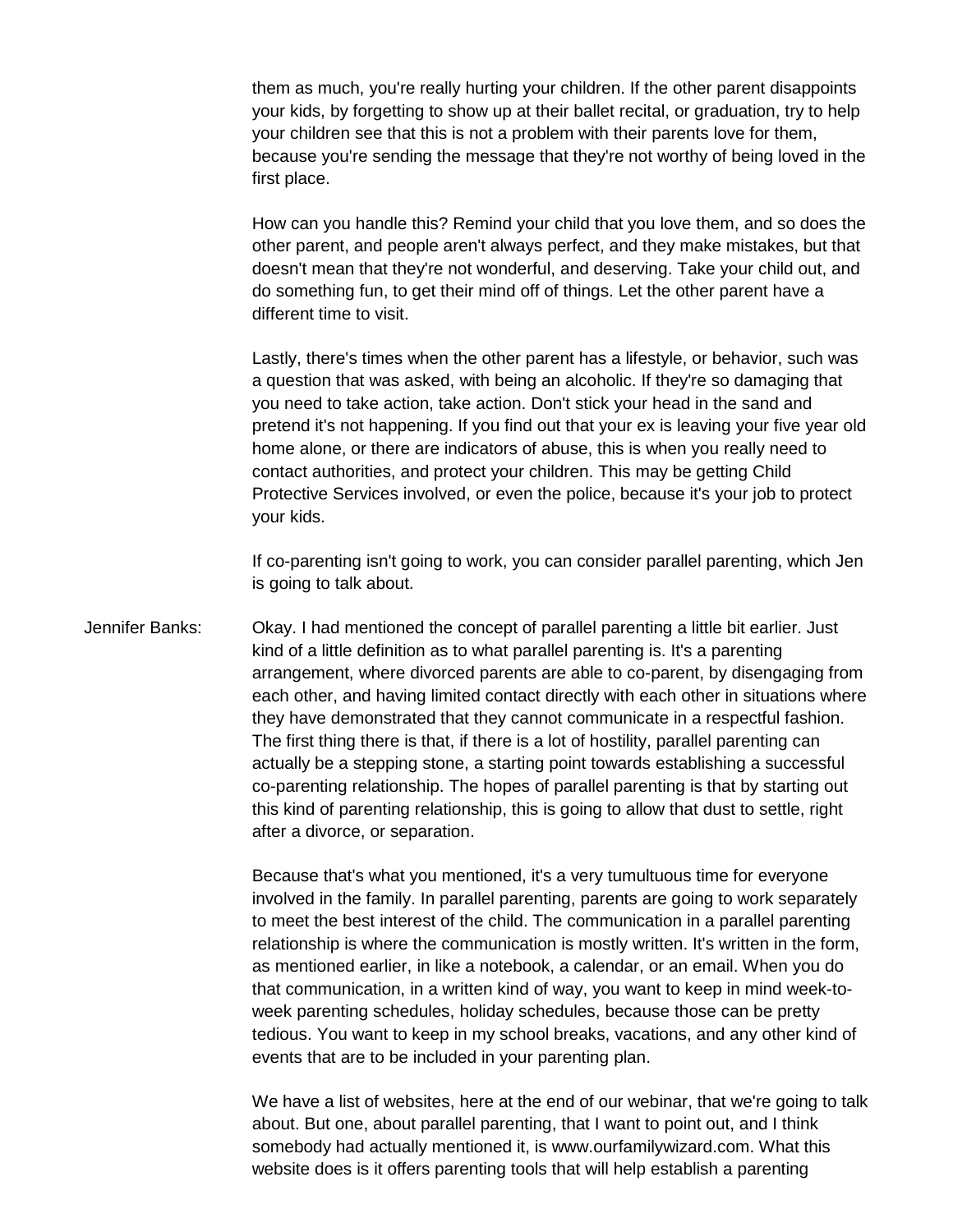calendar or a visitation plan. The only thing about this website is there is a small fee. I did not look too much into it, to see how much it is, but I think it's a pretty low fee for that. But even on that website, if the parents are interested, it shows like a cell phone, and how this can actually be on your cell phone, easily accessible, so I would encourage families to check that out.

Parallel parenting, that's the kind of parenting that's going to reduce some stress and anxiety, in the hopes of making that dust settle. Because with parallel parenting, there is no longer that face-to-face interaction with that parent. That's not going to allow for any triggers. Lori's now going to move on to talk about eliminating putting children in unhealthy roles.

Lori Auten: Okay. There are some good, general parenting guidelines for helping children adjust, and eliminating them from these unhealthy roles. One of these roles is using your child as a messenger. Don't involve children in communication between the two of you. If you're dropping off your child at the other parent's house and say, "Tell your dad I'm picking you up at two instead of three today." This puts the child in the middle of a situation where they don't need to be. I was a kid once, and do you think I'm going to remember a time change when I'm doing fun stuff with Dad? I don't think so. What if I do remember and dad has plans for us to see a movie, or something? So you're putting the child in the middle of a communication, which they shouldn't be in.

> Using your child as a judge. This is trying to validate that there's a good parent and a bad parent. Sometimes parents try to buy their kids love and as lousy as you think your ex is, your child has a right to love both parents, and they can develop their own opinions about them later. Don't damage the positive images that your child has regarding both their parents. Try not to use your child as the reporter. Focus on which activities your child and your ex will be doing during the visit. Don't use your child to figure out what's going on with the other parent. Here's what happens is children end up becoming little spies and they end up with that double loyalty bond, because they want to be honest with both parents, if you're sticking them in the middle.

> Lastly, don't use your child as a person to talk to when you get upset, or if you have a child that wants to help you, then set boundaries for that child. Using your children as a support, or letting them tell you everything's going to be okay, is going to keep them from making that healthy adjustment themselves.

Jennifer Banks: Okay. I'm going to talk now about how family service workers can help parents going through this. We see this, as family service workers, every day, and these are just kind of some suggestions that we can offer our families who may be going through these kinds of situations. The first thing is provide emotional support to them. Active listen, listen to what they have to say, sit down, look them in the eye, hear them out, hear what they have to say and what they're going through. Ask questions on how the parents are feeling about going through this process. A lot of times, the best thing to do after that is summarize what you hear them saying. Let them know that you're listening to what they have to say and that you care what they have to say.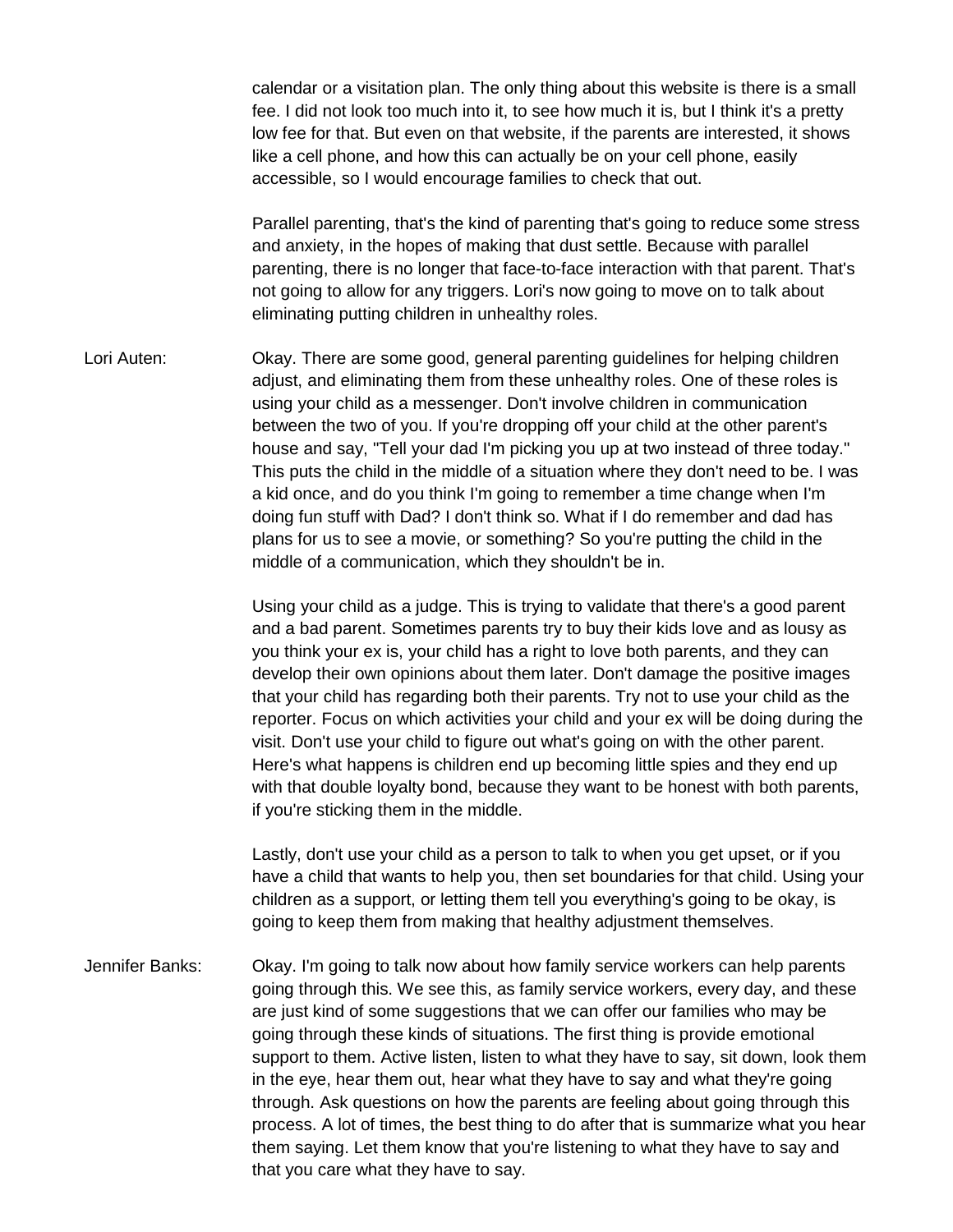Share local resources. We had put here ... I know, at the family center, we do not give legal advice. But one thing we can do is refer them to any kind of service that might be able to give them that legal advice. At our agency, we have an awesome resource manual. I think most agencies have that. If need be, do some research as to how you can help people get those resources.

Another thing that you can do is refer the family to Child-focused Parenting. The first thing is to see if it's offered in your area. As I had mentioned earlier, TransParenting is pretty prominent curriculum and it's used in 29 different states. There is actually a nominal fee to take the TransParenting class, so if a parent cannot afford to take the class, see if there's a way that the fee can be waived. I know, in our county, we have somebody that works with our families that can waive that fee if need be.

I had mentioned earlier about a parenting plan. Assist your families in establishing that parenting plan. Sometimes having a family worker, on the outside, who's listening to all that, might think of something that the parent may not think about when doing the parenting plan. That might help them be more successful at establishing that.

The fourth thing we have written here is invite the parents to a Parent Café. Do you guys have knowledge as to what a Parent Café is? Okay. Just a little bit of information about what a Parent Café is. Parent Cafes, they build on the five strengthening protective factors. Again, just reiteration. Parental resilience, social connections, knowledge of parenting and child development, concrete support in times of need, and the social and emotional competence of children. Parent Cafes build on those five strengthening protective factors.

They provide a safe environment, where parents can have intimate conversations about their families in the hopes that their families will be strengthened. Parent Cafes, they've been indicated that they reduce stress, they increase parents feeling of peace and well-being, and that they increase parenting knowledge. Parents will have the ability to discuss similar situations with other parents in a safe environment and that may lead to parent friendships and support. We have been implementing the Parent Cafes, in our county, for probably close to a year now. We have seen that parents that you think may not have a whole lot in common, they actually do come together, and find that common ground.

We've had parents become friends. That's good to expand their support system as well, if they could find that common ground. Suggest mediation to your families. I know, in our county, we do not have mediation in place, but we do have some resources that we can suggest our families go to. Mediation, it's a form of negotiation between the parents with the help of an unbiased mediator, who will assist those parents in reaching an agreement on custody, or any kind of parenting issues that they may have. Mediation, it's less abrasive, and it allows the parents to give input on how they will split the time among each parent, it's less costly, and it's going to eliminate the decision of a third, party, which would be the judge, the lawyers.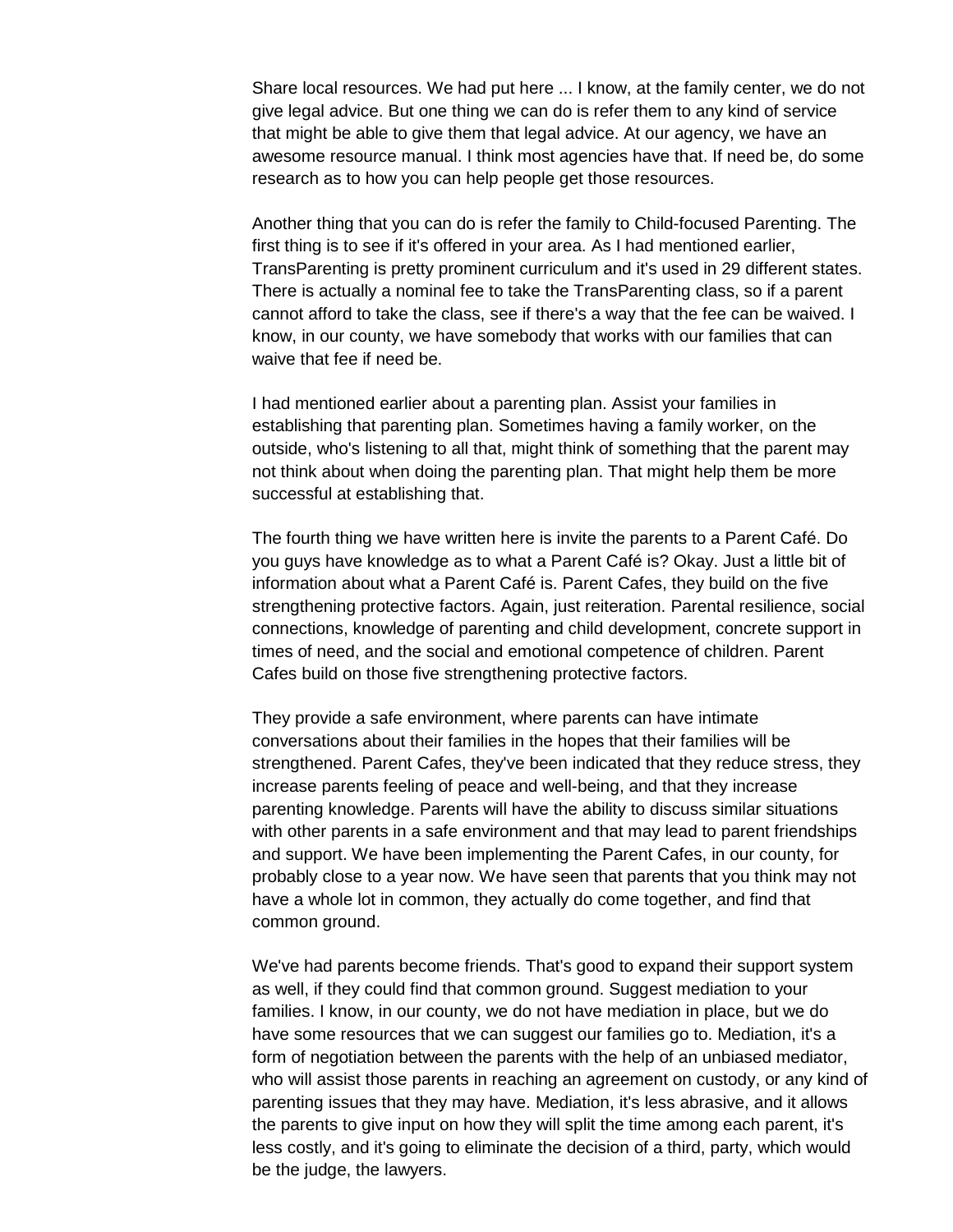It's going to kind of eliminate them in setting the plans for their children. Custody mediators, those are the kind of people that are trained to deal with conflict, and will work with the parents, to create a plan that's going to meet both the children's and the parents needs. I just kind of wanted to ask the audience now, do you guys have any other suggestions as to how we, as family service workers, can help families going through a divorce or separation?

Allyson Fulton: Okay. So while we're waiting for some suggestions to come in, go ahead and type those in the question box, we do have a question that came in for our presenters. What happens when parents live in different ends of the state, or even in different states? So if they're far away from one another, how can coparenting, or parallel parenting, support those families?

Jennifer Banks: Okay. Some suggestions, in that case, is telephone calls. They're going to be done at a specific time. Children need to be able to count on their parents, so knowing that they can talk to them at any point in time through a phone conversation, that's a good way to strengthen that. Letters, you could always write letters. Send postcards, videos, there's Skype now, just recordings on phone, any kind of video that you could send back and forth, is good to keep parents in the loop. Emails, text messages, those kinds of things, mail, or fax. Mailing, or faxing, that kind of can help keep parents in the loop, as far as schooling goes.

> Parents you know like to put their kids A's on refrigerators, and stuff like that. So maybe if they're emailed, or faxed, to another parent, both parents could share in that pride and joy for that accomplishment. Long-distance parenting is kind of difficult, but there are ways to keep both parents in the loop.

Allyson Fulton: All right. Thank you. Here are some other ... Hold on, I lost my place on the questions. Okay. Some things that ... Some suggestions that came in, allow the child to make the choices. When divorce happens, you tend to overcompensate your loss by controlling the child's activities, et cetera. So helping the family to understand that the child will feel as if they have no say in those choices, so give them some choices. Let's see, prepare some written guidelines for parents. Like, around their participation in the program. So if it's a home visiting program, what that looks like.

> Then, also don't worry you're seeing something a little bit different, but we're going to go back. Also, help them remember to keep the conversation of family well-being appropriate in front of the child. For the home visitors, have some go to phrases ready to steer the conversation back, if it does get inappropriate. For instance, think about ahead of time, like, if Mom says this, here's something I could say to get them back on track. Also, suggest to families to use the support of family and friends, and to remind them it's really important to ask for help, when needed.

Also, some folks do some supervised visitation, so if that's something that's needed, if your center has that ability to do that, that can be a that could be an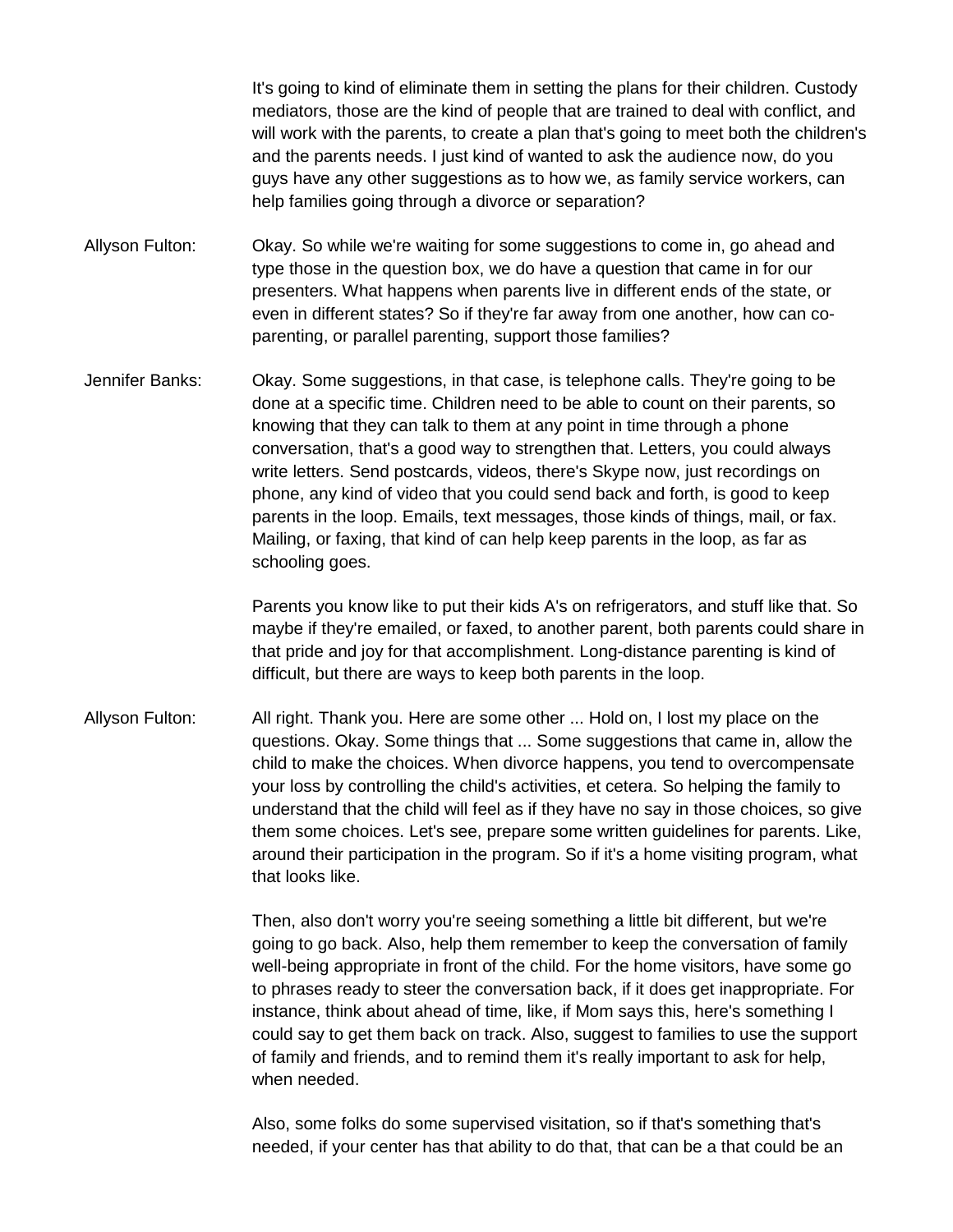option for families that aren't quite there yet, to co-parent. It looks like that's those are the suggestions that we have so far. So ...

- Jennifer Banks: Those were excellent suggestions. That one about the agency, using agency space, that was a great suggestion. Because sometimes families aren't sure where they can go to have a safe environment, where they can do their visitation with their children. I know at our office, we have a little area with toys and couches that's very comfortable, it's non-threatening, so that was an excellent suggestion. They all were really great suggestions and we thank you for that.
- Lori Auten: Somebody had mentioned a question, or made a suggestion about letting the child have some choices. One thing I wanted to mention about that, is the child should never have Choice whether to visit the other parent or not. When the child is younger, they need as much stability, and routine, as possible. If they do not want to visit the other parent you can always kind of remind them of what good times they had last time, or suggest, if they didn't have a good time, you could go somewhere else, like to a park, or to a movie, or something. But as the child gets older, like into the teenage years, that's when they can start making some more choices. Because I know, like when I was 15, and it was Friday night, I didn't want to be with my dad. I wanted to be out with my friends, so they're just going to resist the visit.

Once the child gets, you know, towards the teenager years, that's when your visitation may be compromised a little bit, and they may ... Like the previous slides I've showed you, you may have a visit that only lasts a couple minutes, but at least you're getting time with that other parent, so I just wanted to make that comment.

Jennifer Banks: Another suggestion ... I know, in our next slide we're going to talk about helpful websites. You're going to see that there's a website up there. It's called uptoparents.org. It's for divorcing, and divorced, parents. One thing we could do, as family service workers, to help with this process, Lori had mentioned about maybe talk about a fun time that you had with that other parent, there is an actual activity on uptoparents.org, where I think it's called 10 compliments or good memories. What the activity is supposed to do is, help the parent go back to the situation they were prior to the divorce. Think, there had to be at least 10 good times, or memories, that you can think of.

> That's going to help the parent sit there, and think about, oh there was positive things in this relationship, there was positive things that came out of it. it is very difficult. Thinking of 10 things to say good about that other person. I actually was joking around with my husband one day and I said, "Let's do this." Coming up with five was really tricky. That website is really awesome.

So, as family service workers, there is some activities that you may want to sit down with your families to work with work on with them and that might help.

Lori Auten: Just to wrap some things up here, I just wanted to comment that the last three websites are now combined into one, and it's all on uptoparents.org. This is the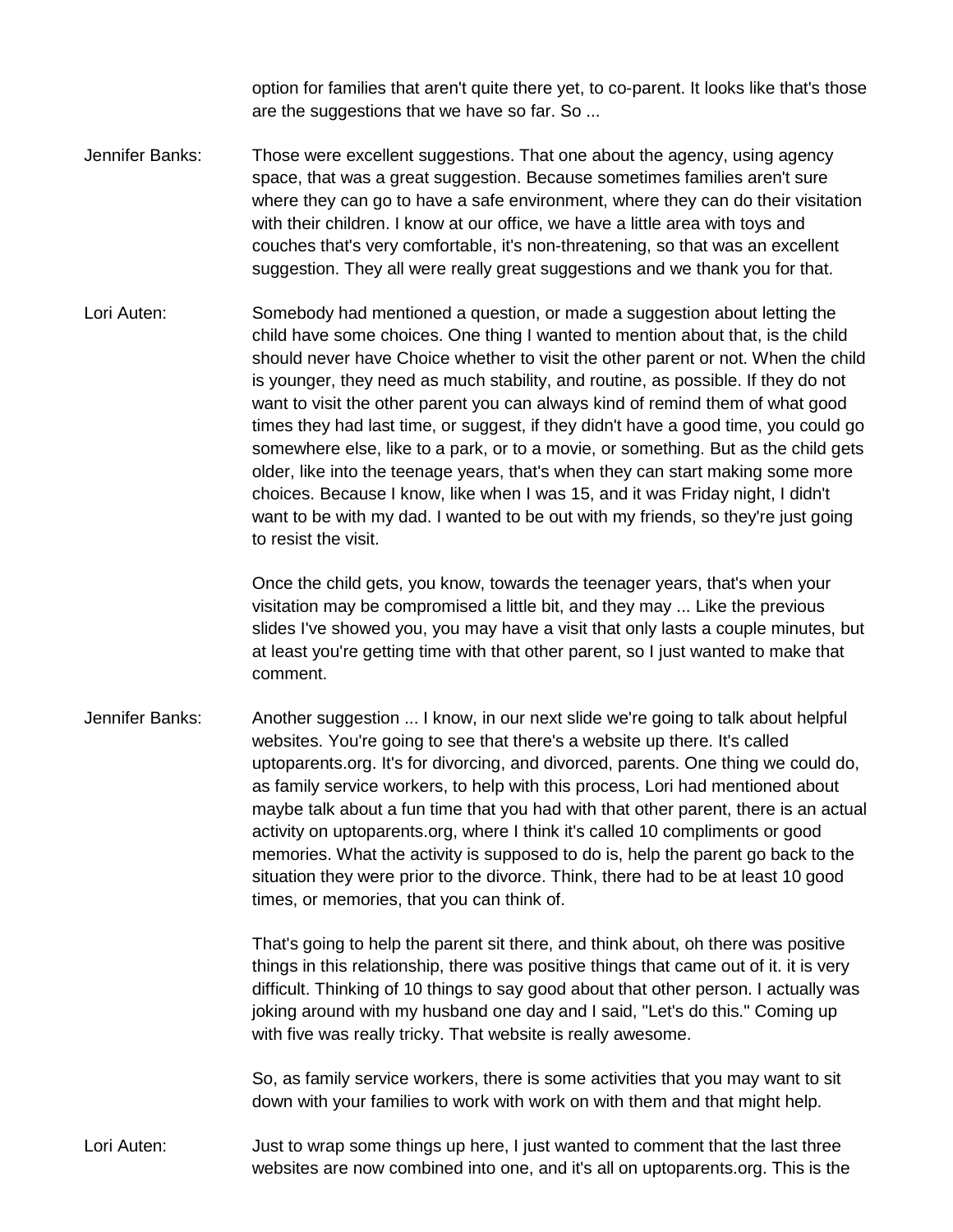site that is recommended by the TransParenting curriculum. Cmoptions.org, this is a child maintenance option website. This site provides help with living cost for a child. Like, you have your ex who says, "I'm spending all this money and I'm contributing towards your rent." Well actually, if you would like a financial calculator, to figure out who's paying for what, and how much it's costing to raise a child. Like food, and clothes, ballet lessons, and it gives you a lot of financial information. It also will let you know if your current maintenance arrangement is the best for your circumstances.

There's also some practical help in dealing with separation. There's some tips on emotional support and how to manage your new financial situation. Then, it can also help you find other organizations, which can give you specific advice. We also talked about Our Family Wizard. Jen talk about this briefly, this talks about ... This is a good third-party situation. If your parallel parenting, where you are using the third party as you go up between you and the ex, this can keep and online schedule. There's also an app for your phone, and you can schedule a custody arrangements, track your parenting time, share all the important family information, and you can also manage some of your expenses, and you can create a clear log of any communication that you have with your ex.

So that is all we have for today and I thank you for joining us.

Allyson Fulton: Excellent. Thank you so much, to Lori and Jen, for spending some time with us this morning/ before we wrap up today. I would like to open it up one more time for questions/ if you have any questions. Or comments. That you have at this moment. Please do share those. Michelle is watching that question box to share, again, any of those questions or comments, so please do.

> I just wanted to comment, myself, that I thought it was so important, towards the beginning, when I think it was Jen who was talking about how important it is to explain separation and divorce to children. We kind of, as parents, often make assumptions that, well, we're doing this, and they know what's happening. But being able to explain that to the child, allowing the child, or children, to ask questions, probably is a really important reminder for all of us that work with families, who again are going through these challenging times.

I'm just going to pause a moment, to see if any questions or comments have come in. Then, we'll go ahead and wrap up today's presentation. Okay. So it looks like someone is wondering about getting a copy of the PowerPoint presentation today. Just so you know, you can go over to the handouts section of your gotowebinar, control panel, and download the slides there. Also, when we send out ... You'll get a link to the recording of this PowerPoint with your evaluation, with that PowerPoint recording, there might be slides available as well.

I don't see any other questions in there, but we'll leave it open for just a few minutes to see what comes in. Then, the one thing I did want to note, that I thought was really interesting, I'm glad you pointed this out, is pointing out that this is a really difficult situation for everyone involved. You touched on the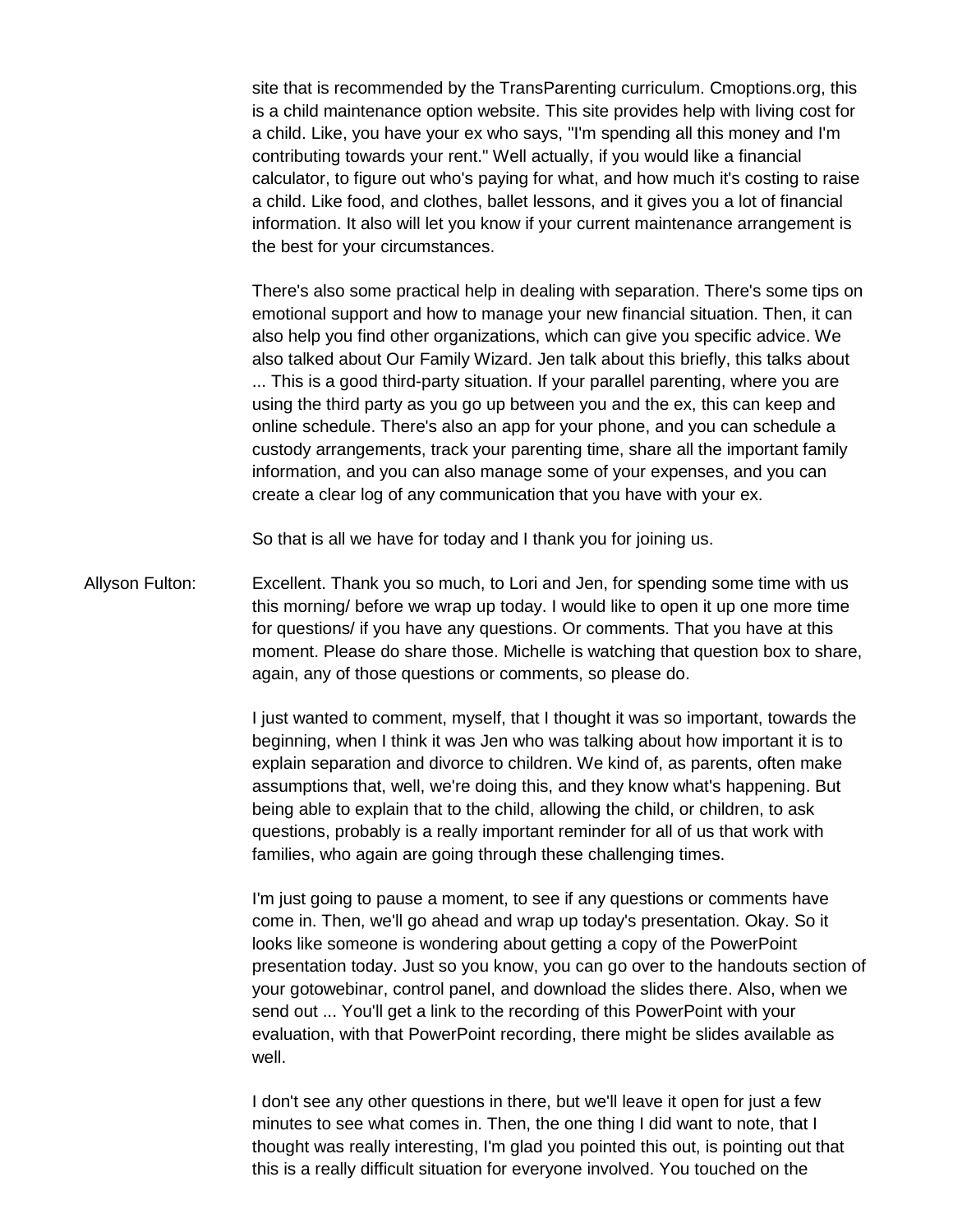importance of self-care, and I think that's a really, really important piece, because it does take a while to get through that. I like that you went through the stages of grief too, and that everybody's going through that.Bothh parents, the children, everyone's going through that. I guess part of our role, as family support professionals, is to support everybody at those different stages, and to understand, and to be gentle when we need to be gentle, and give support and direct advice when needed.

It looks like we do have one other question here. This question is around teens that are co-parenting within their parents homes. Now, I'm going to go out on a limb, and meaning, like the co-parenting relationship between the teen and their parent. Like, so Grandma and Grandpa, and the Teen, and the child, or do you mean co-parenting with the partner that is not living in the same home? So I just ... Maybe you could clarify, by typing in, Angela, to your question there, but anything specific on co-parenting with teens? Or even that relationship of coparenting that happens between grandparents and a teen that's living in the home? Okay, so here is some clarification. So the teen and the child's parent and the relationship with the grandparents.

So there's a co-parenting relationship within the home, because you have Grandma and Grandpa parenting, and the Teen parent, so do some of these things that are related to co-parenting apply there and maybe what are some of the, dare I say landmines, that might come up?

- Jennifer Banks: That is a really good question. Because I think we're seeing more, and more, where grandparents are taking in their grandchildren, and raising them, so they also have to communicate with the biological parents of the children. I feel that a lot of the same things would apply to that. Being that throughout their teens, sometimes that kind of throws a monkey wrench in it too, because teens are tricky little individuals. It's pretty common for your teens to have anxiety about money, and stuff like that, so I think the grandparents and the parents still need to kind of have those conversations away from the teens even though they're old enough to understand. Sometimes, I think that could be a little bit more harmful for them. I would say that probably most of it does apply in that kind of situation too, even though it is a little bit tricky.
- Allyson Fulton: Well, and I'm thinking, one of the things that you're pointing out, that some of the same things do apply, but helping to establish, like ... And communicate. That communication part. Like, here's the way that we're going to deal with this kind of behavior, here's the way we're going to deal with this kind of behavior, that kind of thing, so that they're on the same page. Because I imagine that the child, it could be detrimental to the child, to have Grandma and Grandpa parenting one way, and Mom, or Dad, parenting another way. So that communication would definitely be helpful. You know, and maybe they don't have to come up with a parenting plan, but they might use some of the same concepts to come up with like a shared agreement of how they're going to approach raising this child together. Because they really are, kind of, raising that child together.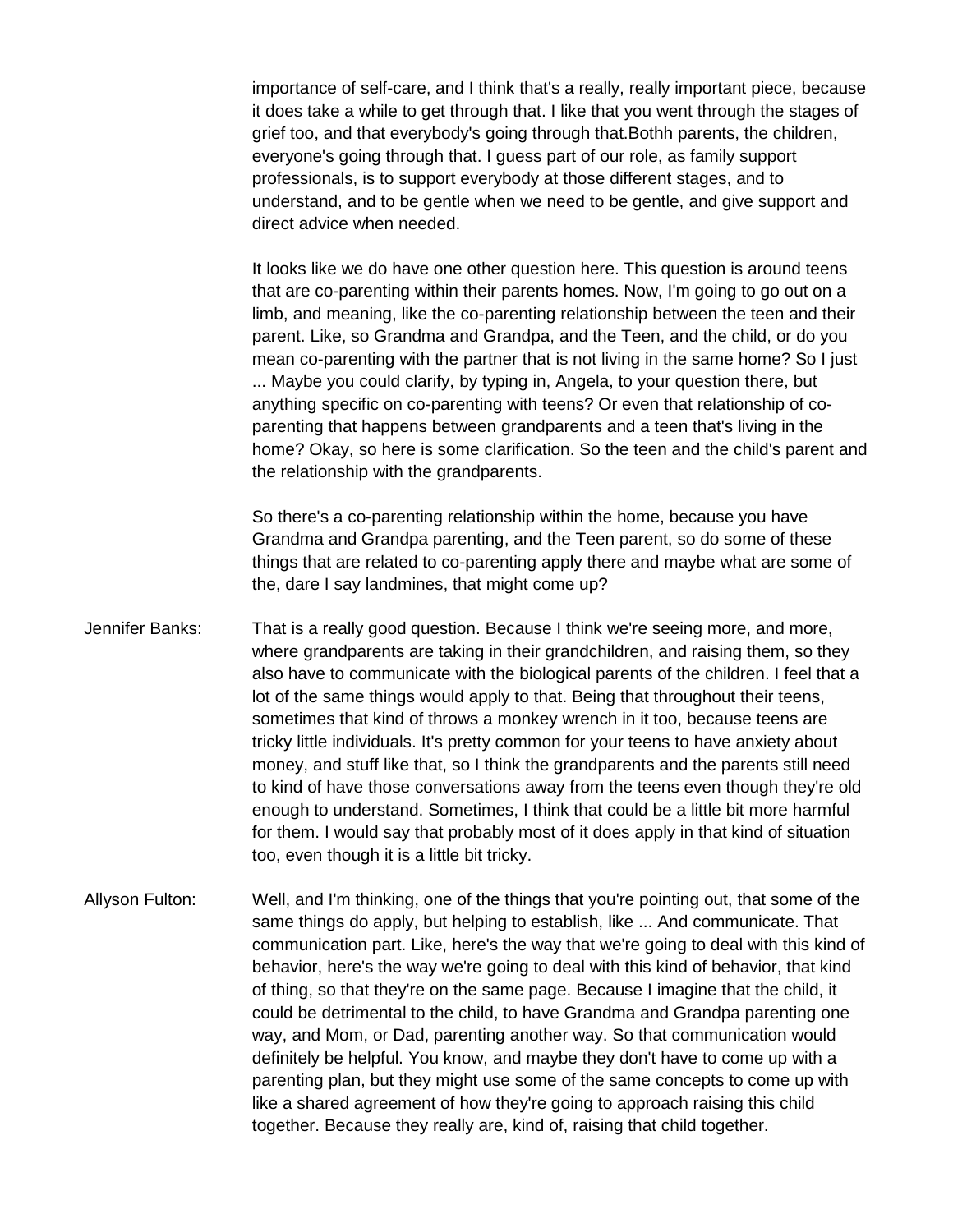I don't see any other questions, that have come in, so I think we might ... Oh, no, wait, here we go, oh, aha, Angela keeps telling us what she means here. This is good. Clarification. So speaking of teen parents, the double-whammy of the parents conflicting with their parent, and the teen's dad's desire to parent their child. Yeah, you're right, that would be a lot. Then plus, you have, you know, it's almost like you have these three sets of parents, co-parenting, then, is what it sounds like. I don't know if you have anything to add, Jennifer or Lori?

Lori Auten: I actually have a family, I'm visiting right now, who is sort of going through this situation. They're not teen parents, but they had to move back into their own parents homes. So you have the dad, and the four-year-old child, and the grandparents co-parenting. What I'm finding is the grandparents are trying to be grandparents and not following the rules that the father suggests. So you have dad who says, no cookies until after dinner, and then you have the grandparents sneaking the cookies, because they just want to be loved, and be those grandparents. So it can get really difficult, when you have two people that are coparenting in different ways, and they both think that they're doing the best, they both have the best interest of the child in the mind.

> So this might be a good idea to develop a plan with these parents, or maybe even getting a mediator involved. Like a neutral third party, because it's really difficult to tell your parents, you know, "Hey, don't do this, this is my kid." Because you're also living under the same roof, so getting a third party involved might be the best deal here.

Allyson Fulton: Excellent thank you for taking some time to answer those questions as they have come in here, at the end of our webinar today. I again, want to thank both Lori and Jen, for taking time with us today, sharing this information regarding the TransParenting program that they are offering in Columbia County, at the family center. So ladies, thank you so much for your time and effort with this. Again, I mentioned at the beginning, we are going to be sending the electronic evaluation via email. Please do take some time. It'll only take a couple of minutes for you to complete that survey.

> One, it helps our presenter if you share information regarding the what was offered today. It helps us, as organizers for these sessions, to be better able to prepare for the future sessions that we are going to offer. You will see, coming up on September 6th, we have a session called Developing Relationships with Families. The registration for that will be out momentarily. That will be out here by the end of the week, so please watch your email for that registration. It will also be up at our Pennsylvania Parents as Teachers website.

> You can see that we have not announced titles or topics for the October and November session. One of the reasons is because, right now, is the professional development survey, that comes out from our family support office. Everyone should have received that survey, all parent educators, supervisors, directors, CPF grantees, partners that we have within our family support program. So please take a couple of minutes, complete that professional development survey